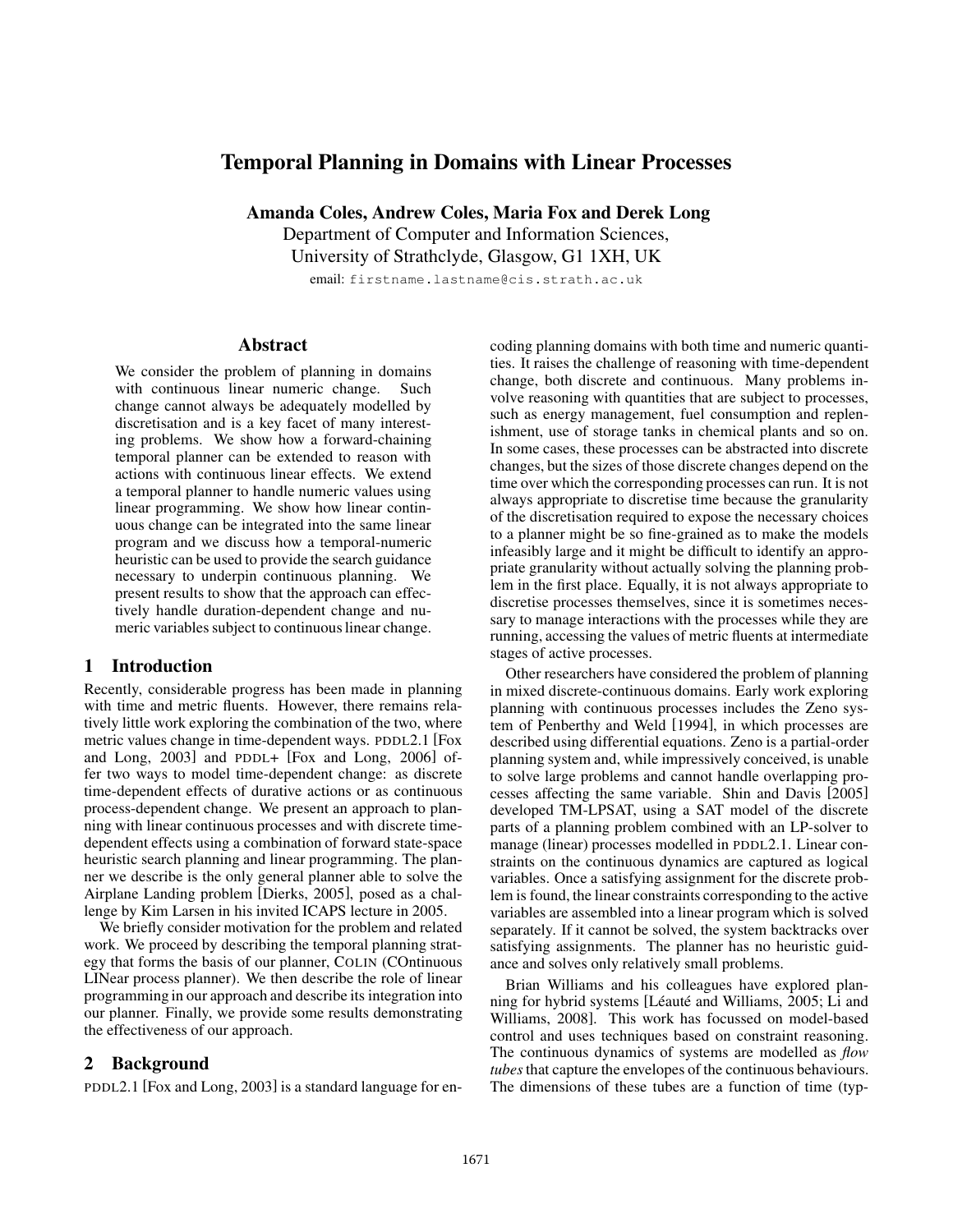```
( :durative-action generate
:parameters (?g - generator)
:duration (= ?duration 100)
:condition (over all (> (fuel-level ?g) 0))
:effect
   (and (decrease (fuel-level ?g) (* #t 1))
          (at end (generator-completed))))
```
Figure 1: Generate Action from the Generator Domain

ically expanding as they are allowed to extend) so that fitting together successive continuous behaviours involves connecting the start of one tube (the precondition surface) to the cross-section of the preceding tube at a time when there is a non-empty intersection between the spaces. Like TM-LPSAT, the planner, Kongming, relies on an underlying iterative search in increasing length action sequences, without heuristic guidance, and therefore suffers from the same scaling limitations as Graphplan.

McDermott's OPTOP system [McDermott, 2003] also plans with linear continuous change, but cannot handle concurrent continuous change to the same variable.

# 3 The Problem

In this paper we focus on solving PDDL2.1 planning problems using durative actions to model temporal structure. We extend earlier treatment of durative actions, such as [Gerevini *et al.*, 2006; Coles *et al.*, 2008; Do and Kambhampati, 2001; Edelkamp, 2003], in two ways: we allow actions of variable duration to have effects that depend on their durations and we allow linear continuous effects. The form of these is described in [Fox and Long, 2003], but we present a simple example here, based on a domain similar to the Generator domain [Howey and Long, 2003] (simplified so that numeric change is linear). In this domain, a generator must run for a fixed length of time (100 minutes) and, since it powers a critical system, it must run continuously. The generator consumes fuel from an initially full tank, with capacity 90 units, at a rate of 1 unit per minute. The tank can be refuelled while the generator runs, but its capacity must not be exceeded. The refuelling action increases the fuel in the tank at a rate of 2 units per minute for 10 minutes.

The action to run the generator is shown in Figure 1. The condition on executing this action is that the fuel level in the generator must never fall to zero. The continuous numeric effect, the first on the effects list, is the interesting feature of this action. In PDDL2.1 continuous numeric change is specified as the rate of change of a fluent, in this case fuel-level, with respect to time expressed by #t. #t is a special term denoting the time elapsed since the start of the process. Thus, the effect states that  $t$  time units after the action has been executed, fuel consumption is  $t \ast 1$ , or  $t$ .

Duration-dependent effects of durative actions have been used in prior benchmark domains (such as Rovers Time in IPC3). Durative actions with such effects can be split into two cases: a simple case, where the duration of the action is determined by the values of metric fluents in the state in which the action starts, which in turn determines the effect of the action, and a more complex case in which the duration of the action is only constrained in some interval. The latter case gives the planner freedom to choose the duration of the action within an interval at the time of application, creating a more complex branching choice at this point than in the simple case. Until now, no planners have dealt with this case.

Reasoning with continuous resources clearly depends on reasoning about both numeric resources and time. We will begin by describing an existing approach to reasoning with this combination, restricted to discrete numeric change, before going on to present an approach that also handles linearly changing continuous numeric effects.

# 4 CRIKEY3

To handle continuous numeric effects it is crucial to reason properly with time. In PDDL2.1, durative actions are modelled in terms of pre- and post-conditions at their start and end points, together with invariant conditions that must hold throughout their execution and a duration constraint that governs how long the action executes. In simple temporal domains, durations are fixed, while in more complex domains they can be dependent on the context in which the action is executed. PDDL2.1 also allows the specification of bounds within which action durations can be selected by the planner.

Many state-of-the-art planners simplify temporal planning into non-temporal planning by compiling each temporal action into a single instantaneous action representing the net effect of the execution of the whole action [Cushing *et al.*, 2007]. The resulting semantics are close to those of actions in TGP [Smith and Weld, 1999]. Such a compilation works for some simple problems without interesting temporal features, but when more complex problems are specified, using the full power of PDDL2.1, this approach is both unsound and incomplete. Throughout the remainder of this discussion we refer to this compilation approach as *compressing*.

In a solution to the simplified generator problem, the refill action must occur *during* the execution of the generate action. The constraint that the tank must not overflow prevents the refill action from being applied before the generate action, while the constraint that the generator must not run dry requires that the refill action be applied before the generate action ends.

In problems such as this compressing is not effective. A different approach is needed that takes note of the temporal structure of actions. This observation has led to the development of planners that avoid compressing and reason with richer temporal interactions. Such planners include Sapa [Do and Kambhampati, 2001], TPSYS [Garrido *et al.*, 2001], LPGP [Long and Fox, 2003], TM-LPSAT [Shin and Davis, 2005], CRIKEY3 [Coles *et al.*, 2008] and Kongming [Li and Williams, 2008]. CRIKEY3 is a forward chaining temporal planner that is able to reason with problems where concurrent actions are necessary in order to find a solution. It is the temporal planning strategy upon which we base the continuous planning framework.

CRIKEY3 rewrites temporal actions into two separate instantaneous actions: one representing the start of the action and the other the end. To ensure a one-to-one correspondence between starts and ends of actions in any plan, additional dummy facts are used. This rewriting is similar to that used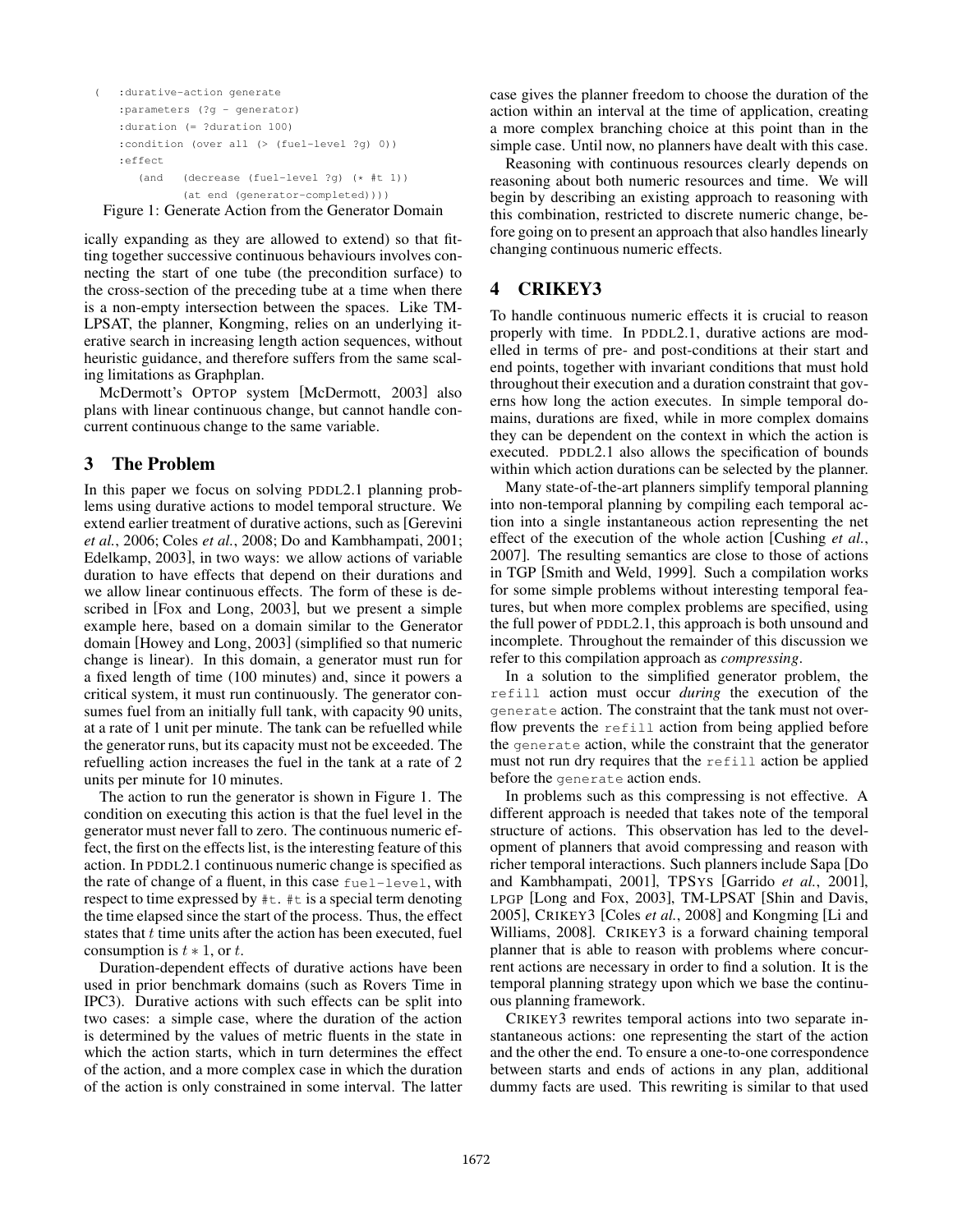in LPGP. The starts and ends of actions can be interleaved by the planner during search. Ignoring the metric constraints for the moment, a solution can be constructed to the rewritten generator problem as follows: 0: generate start; 1: fill start; 2: fill end; 3: generate end.

To ensure that planning with start and end actions remains sound requires two further elements. First, starting an action establishes invariants that must be maintained until the action is ended. To ensure this, the state representation is extended to record the invariants of any actions that have started, but not yet finished. When considering which actions have satisfied preconditions, actions that violate any of these active invariants are excluded. Second, when searching for a solution plan, we must also consider the duration constraints between the start and end points of actions. There are two sources of temporal constraints: successive steps in the plan are sequenced one after the other and the duration constraint of an action must hold between its start and its end. To capture these constraints, CRIKEY3 uses a Simple Temporal Network (STN). To encode the steps  $1..i$  within the plan, one vertex is added to the plan for each, denoted  $step_1...step_i$ . Successive pairs of plan steps are constrained thus:  $\epsilon \leq step_{i+1} - step_i$ . Separation by a small non-zero amount,  $\epsilon$ , is sufficient to avoid violation of mutex constraints between successive actions. A more sophisticated analysis to determine where this separation is necessary might be possible, but we have not yet explored this further. Then, for each linked pair of start and end actions  $\langle A_{start}, A_{end} \rangle$ , at steps i and j, a duration constraint is added:  $min \leq step_j - step_i \leq max$ , for appropriate minimum and maximum duration values for A.

These constraints together form an STN. If the STN is inconsistent the plan cannot be scheduled. By constructing an STN at each state in the search space, CRIKEY3 ensures the action choices are both logically and temporally sound.

To navigate the space of states we have described, CRIKEY3 employs a temporal relaxed planning graph (TRPG) heuristic. The first fact layer in the TRPG corresponds to the state being evaluated. Following this are timestamped action and fact layers, with action layers containing both start and end actions and fact layers their (positive) effects. The durations of actions are used to offset start and end points between fact layers in order to capture the temporal relationships between the starts and ends of actions. If a start action  $A_{start}$  appears at layer t in the planning graph, its end is delayed until layer  $t+dur_{min}(A)$ . This is the earliest point at which the end could be applied, given that it has to follow the start. For each action that started before the current state but has not yet finished, the TRPG maintains an upper bound on the elapsed time since the start. The corresponding end action is delayed until the layer timestamped with the minimum duration of the action minus that bound. Both logical and temporal constraints are therefore considered within the heuristic and, as discussed in [Coles *et al.*, 2008], the search guidance is effective in domains with required concurrency and deadlines. Unlike the planning graph heuristic used in Sapa [Do and Kambhampati, 2001], the TRPG constructed in this way is able to correctly observe the PDDL start–end semantics: Sapa's planning graph with compiled actions results in false dead-ends. The TRPG also contains bounds estimates



Figure 2: The relationship between numeric variables, actions and time, encoded in the LP.

for numeric variables, maintained and used in the same way as Metric-FF [Hoffmann, 2003], allowing CRIKEY3 to tackle problems with discrete numeric effects. CRIKEY3 does not handle continuous change.

#### 5 Planning with Linear Continuous Change

The key differences between COLIN and CRIKEY3 that allow COLIN to reason with linear continuous change are in the representation of temporal constraints, the rules for state progression and the construction of the TRPG. These elements are detailed in the three following subsections. Briefly, the representation of temporal constraints uses a LP instead of a STN, allowing constraints on linear processes to be combined with temporal constraints. State progression is modified to use the same LP to confirm that processes interact correctly with action preconditions. The TRPG is modified to use the LP to model metric variables subject to continuous change. We now show how the LP is constructed and used.

## 5.1 LP Action Scheduling

In CRIKEY3 an STN was used to schedule the chosen sequence of start and end actions. With the presence of continuous numeric change, this is no longer adequate. Preconditions can be specified over numeric variables that are subject to continuous change so resolving temporal interactions cannot be separated from reasoning about numeric values. In the case of the generator problem, the solution is to refill the tank *while* the generator is running. If the interaction between time and numeric values is ignored, it seems that the fill action can immediately follow the action to start the generator. In fact, sufficient time must elapse to consume enough fuel for the tank to be refilled without overflowing.

In COLIN the plan is formulated as a linear program containing both the temporal constraints and the numeric constraints imposed by the actions. As well as defining timestamp variables for the start and end points of each action  $step<sub>i</sub>$ , we define a collection of variables,  $V<sub>i</sub>$ , that denote the values of the numeric state variables at  $step<sub>i</sub>$ . We also define a collection of variables,  $V_i'$ , denoting the values of the numeric variables immediately following the execution of the action at  $step_i$ . These sets of variables allow numeric preconditions and effects to be encoded in the LP.

- Start and end preconditions are constraints over  $V_i$  that must hold at the point the action is applied.
- An action,  $A$ , starting at step  $i$  and ending at step  $j$  has its invariants added as constraints over each of  $V_i'$ ... $V_{j-1}'$ and  $V_{i+1}$ ... $V_i$ .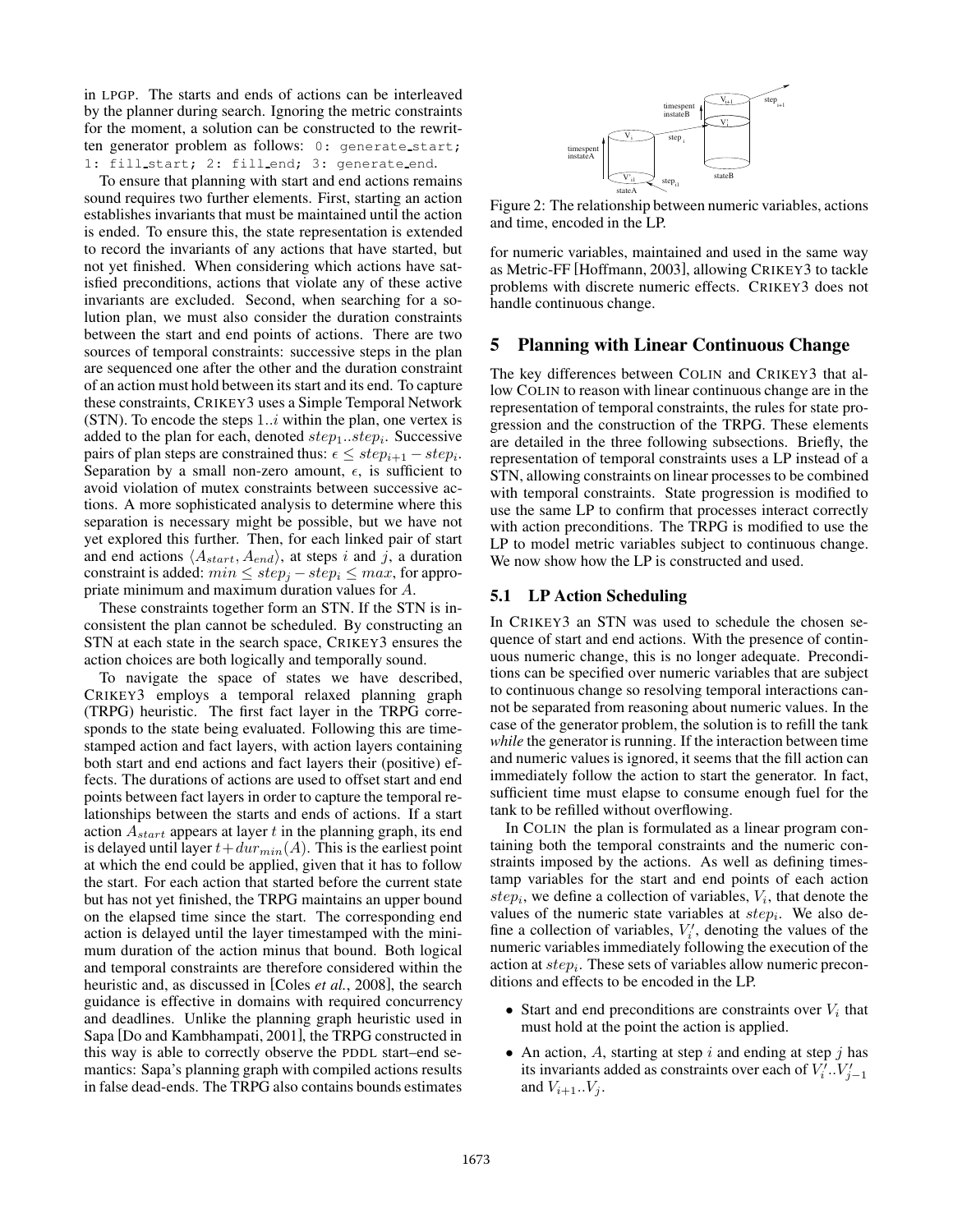| Variable       | Constraints                                  |  |
|----------------|----------------------------------------------|--|
| $step_0$       | N/A                                          |  |
| $v_0$          | $= 90$                                       |  |
| $v_0'$         | $= v_0, > 0$                                 |  |
| $step_1$       | $> step_0 + \epsilon$                        |  |
| $v_1$          | $= v'_0 - 1.(step_1 - step_0), > 0$          |  |
| $v_1'$         | $= v_1, > 0, \leq 90$                        |  |
| $step_2$       | $= step_1 + 10$                              |  |
| v <sub>2</sub> | $= v'_1 + 1.(step_2 - step_1), > 0, \leq 90$ |  |
| $v_2'$         | $= v_2 > 0$                                  |  |
| $step_3$       | $>step_2 + \epsilon$ , and $=step_0 + 100$   |  |
| $v_3$          | $= v'_2 - 1.(step_3 - step_2), > 0$          |  |
| $v_3'$         | $=v_3$                                       |  |

Table 1: Variables and Constraints for the Generator Problem

• Start and end effects on a variable  $v$  are written as constraints defining  $v'_i$  in terms of variables in  $V_i$ . For example, (increase v (+ w x)) becomes:  $v'_i = v_i +$  $w_i + x_i$ .

Following PDDL2.1 and PDDL+ semantics, continuous change always occurs within a state, progressing up the time dimension as shown in figure 2. Therefore, continuous change within a state can be represented using constraints that dictate the relationships between variables  $V_i'$  and  $V_{i+1}$ . The LP is constructed by iterating through the steps of the plan, tracking the accumulated rate of continuous change,  $\delta v_i$ , on each variable  $v$  at each step  $i$ :

- Initially, for each variable v,  $\delta v_0 = 0$ : no continuous change is active.
- If step  $i$  is the start of an action that changes  $v$  with rate  $m, \delta v_{i+1} = \delta v_i + m.$
- If step i is the end of an action that changes v with rate  $m, \delta v_{i+1} = \delta v_i - m.$
- Otherwise,  $\delta v_{i+1} = \delta v_i$ .

The values of each  $v_{i+1} \in V_{i+1}$  can then be written as:

$$
v_{i+1} = v_i' + \delta v_{i+1} (step_{i+1} - step_i)
$$
 (1)

The resulting LP encodes the changes occurring to numeric values during plan execution, along with the conditions specified over them both at time points and as invariants. By setting the objective function to minimise the timestamp variable of the final step, attempting to solve the LP will either schedule the plan or discover that it is invalid.

The LP for the four step generator plan contains the variables and constraints shown in Table 1. The corresponding sequence of state transitions, coupled with the temporal structure and the timing of the variable values, is shown in figure 3. The constraint that  $v > 0$  is added to all relevant points during generate and forces fill start to occur sufficiently early. The constraint that  $v \leq 90$  forces fill start to occur sufficiently late. The solution assignments to  $step_0$  and  $step_1$  then give the timestamps of generate start and fill start and hence a schedule for the plan.

#### 5.2 Using an LP to Determine State Validity

We have so far considered the scheduling of a plan containing actions with linear continuous effects. Search for a plan poses an interesting challenge. In a state reached after the execution of some actions, the values of numeric state variables depend on how much time elapses before the next action is applied. For example, once the generator is running, there is no fixed value for the level of fuel in the tank. In effect, unlike the discrete case, the numeric state variables no longer hold fixed values. The significance of this becomes clear when considering which actions to apply to expand a state. In CRIKEY3, numeric and propositional facts are known, and this information is used to determine whether actions are *logically applicable*. The STN is used to determine whether the action is also *temporally applicable*. With the scheduling now being performed using an LP, considering both time and numbers, aspects of numeric applicability are not fully known until attempting to schedule the plan. We can safely assume propositional applicability, but the scheduler now determines *numeric–temporal applicability*. This creates a problem because the test for numeric applicability is delayed until the the LP is checked. Many more actions appear applicable when logical preconditions are tested than will survive the (relatively expensive) numeric–temporal applicability test.

To solve this problem, we extend the state definition used in CRIKEY3 to record an upper and lower bound for each numeric variable in  $\bigcup_i (V_i \cup V'_i)$ . To determine these bounds, we extend the formulation of the LP by the addition of a new collection of variables and constraints.

In the current state, which follows the application of the action at  $step_i$ , we define a set of variables  $V_{now}$  and a timestamp  $step_{now}$ . This timestamp represents the time in the current state and will become the time at which the action (if any) is applied at  $step_{i+1}$ .  $V_{now}$  is defined in terms of  $V_i'$ according to Equation 1 and  $step_{now} \geq step_i + \epsilon$ . For each action that has started but not yet finished, a maximum duration constraint is added between the start of the action and  $step_{now}$ : the time elapsed between the start of the action and now necessarily cannot exceed the duration of the action.

Having extended the LP to contain the now variables it can be used to find the upper and lower bounds on each numeric variable in the state. To achieve this, we change the objective function of the LP to maximise and minimise the values of each of the  $V_{now}$  variables in turn, in order to compute their upper and lower bounds. For efficiency, if the value of a variable is not continuously changing, its value can be established by applying the numeric effects of the actions in the plan starting at the initial state.

Reasoning about bounds on resources under the influence of linear processes is also condidered by [Frank and Morris, 2007]. They treat the harder problem of computing these bounds in partially ordered STNs but they do not discuss the integration of their solution with a planner. The power of their approach is not needed in COLIN because of the total ordering of the start and end points of the actions.

An LP is solved at every node in the search space, so its solution must be as efficient as possible. Variable bounds in the LP can be improved by storing, in each state, a lower bound on the timestamp of each action in the plan. When a state  $S$  is expanded to reach a state S' by applying an action a, the LP scheduler is used with the objective function to minimise the timestamp of a. Assuming the plan can indeed be scheduled, the value of the objective function is a lower bound on the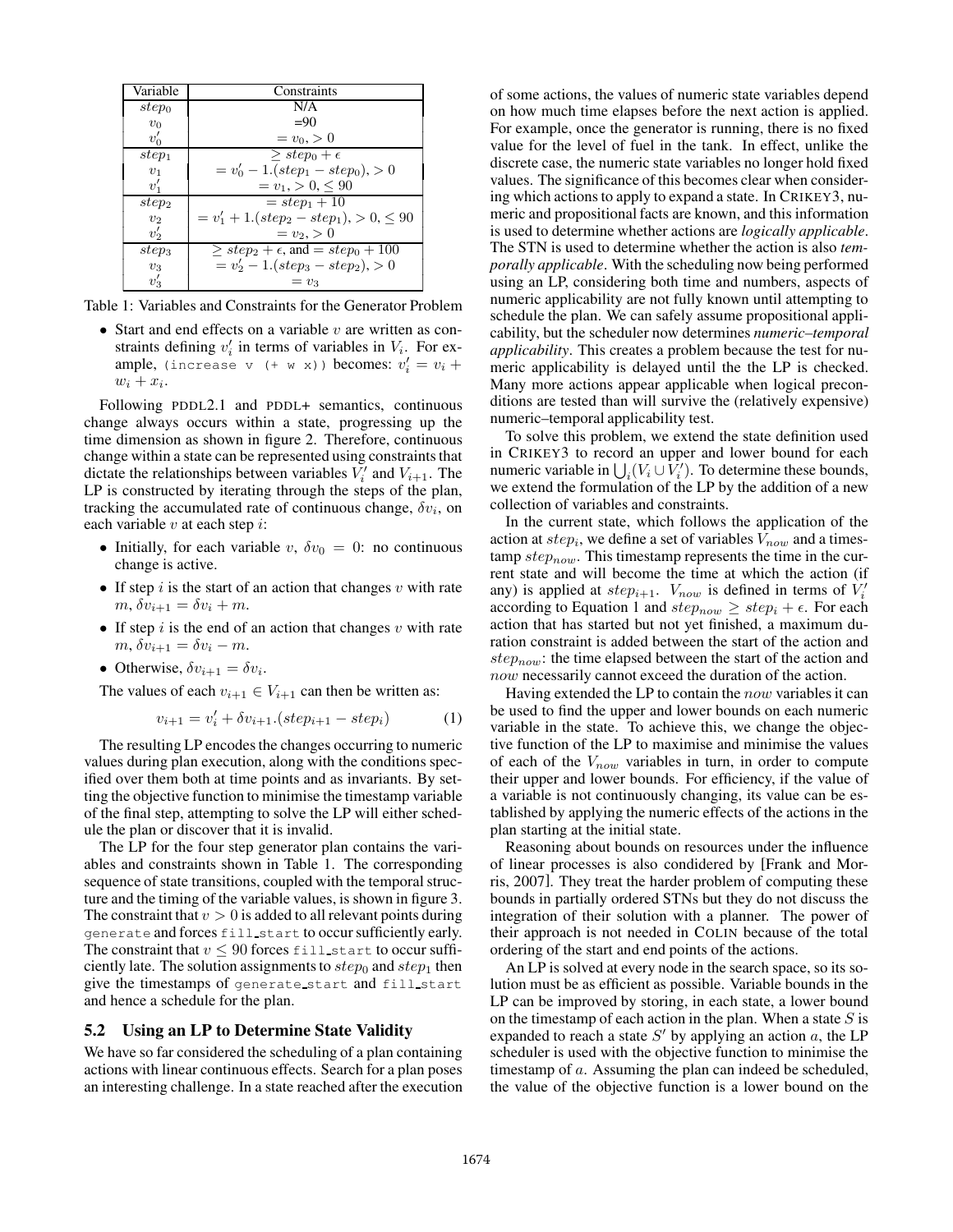

Figure 3: The state transitions and time dimension, showing variable values, for the generator problem

timestamp of  $a$  in  $S'$  and in all states reachable from  $S'$ . If these lower bounds are stored in a state, together with their associated actions, they can be used within the scheduler when evaluating successor states.

It is also useful to exploit the fact that  $step_{now}$  will become the time of  $step_{i+1}$ , so that bounds on  $V_{now}$  become bounds on  $V_{i+1}$  when S is expanded.

#### 5.3 Extending the Temporal RPG Heuristic

Finally, we describe how the temporal RPG heuristic of CRIKEY3 can be extended to provide guidance in problems with continuous numeric effects. Modifications are made in three places. First, since the current state no longer has fixed values for variables subject to continuous change, we use the bounds for the  $V_{now}$  variables as bounds on metric variables in the first layer of the temporal RPG.

The second modification concerns how the linear continuous effects are encoded. In CRIKEY3 change is instantaneous, occurring either at the start or the end of an action. In COLIN we make the optimistic assumption that the continuous effects of an action are available as soon as the action has started. For example, the net effect of the refill action is to increase the fuel level by 20. In the extended TRPG the increase occurs as a start effect of the refill action. If the start of the action appears in the planning graph, it has this start effect added to it. If an action has already started then the remainder of its effect, not already accounted for in the time that has elapsed since the action started, is used to compute the upper and lower bounds for the variables it affects.

Finally, we recognise certain implicit conditions introduced by continuous resource consumption and attach these to the end points of the relevant actions. Suppose an action, A, consumes a resource, v, during its execution and therefore requires  $v > 0$  throughout. If the duration of A is d and the rate of consumption of  $v$  is  $m$ , then by the end of A the amount of v produced must be at least  $d.m - ub(v)$ , where  $ub(v)$  is the initial upper bound on the level of v. This condition is added as an end precondition of A. When an action that consumes a resource has already started, we make the optimistic assumption that as much of its consumption as possible has been satisfied before the start of the current TRPG construction. This is implemented by adding a constraint to the end of the consuming action, A, that  $v \ge (d - exec(A)).m - ub(v)$ , where  $exec(A)$  is the maximum time since the start of A.

#### 6 Evaluation

COLIN can handle two features of PDDL that extend the state-



Figure 4: Time (in seconds) taken by several planners to solve Rovers Time problems and by COLIN to solve single and multiple rovers variants of Continuous Rovers problems

of-the-art: general linear duration-dependent effects and the continuous linear change expressed through #t. Although other planners can solve some problems containing durationdependent effects they are restricted to specific cases, as discussed below. Because COLIN is based on CRIKEY3 it can manage required concurrency, including concurrent actions with continuous effects. This is beyond the capabilities of other PDDL planners that are available for testing.

We first show that COLIN is competitive with other stateof-the-art planners to show that the cost of sophisticated temporal-numeric reasoning in COLIN is acceptable. We then demonstrate the performance of COLIN on domains with continuous numeric change and duration-dependent effects.

We compared the performances of COLIN and CRIKEY3 on a range of temporal problems to determine the overhead paid by COLIN. We ran both planners on a collection of 115 benchmark problems taken from Airport, Mine, Satellite, Pipes and Driverlog. CRIKEY3 solved 86 problems and COLIN solved 91, while 84 of the problems were solved by both planners. CRIKEY3 took a total of 4424.35 seconds to solve these 84 problems and COLIN took a total of 4857.32 seconds. At worst, this implies that COLIN pays a 10% overhead, but closer inspection of the data reveals that most of the overhead is paid in a small subset of the problems.

Figure 4 shows the performance of COLIN on the IPC3 Rovers Time domain and problem set, compared with other planners that can solve these problems. In this problem set the recharge action has a duration that is constrained by the remaining capacity of the rover battery and its recharge rate. During the recharge action power can also be consumed, so